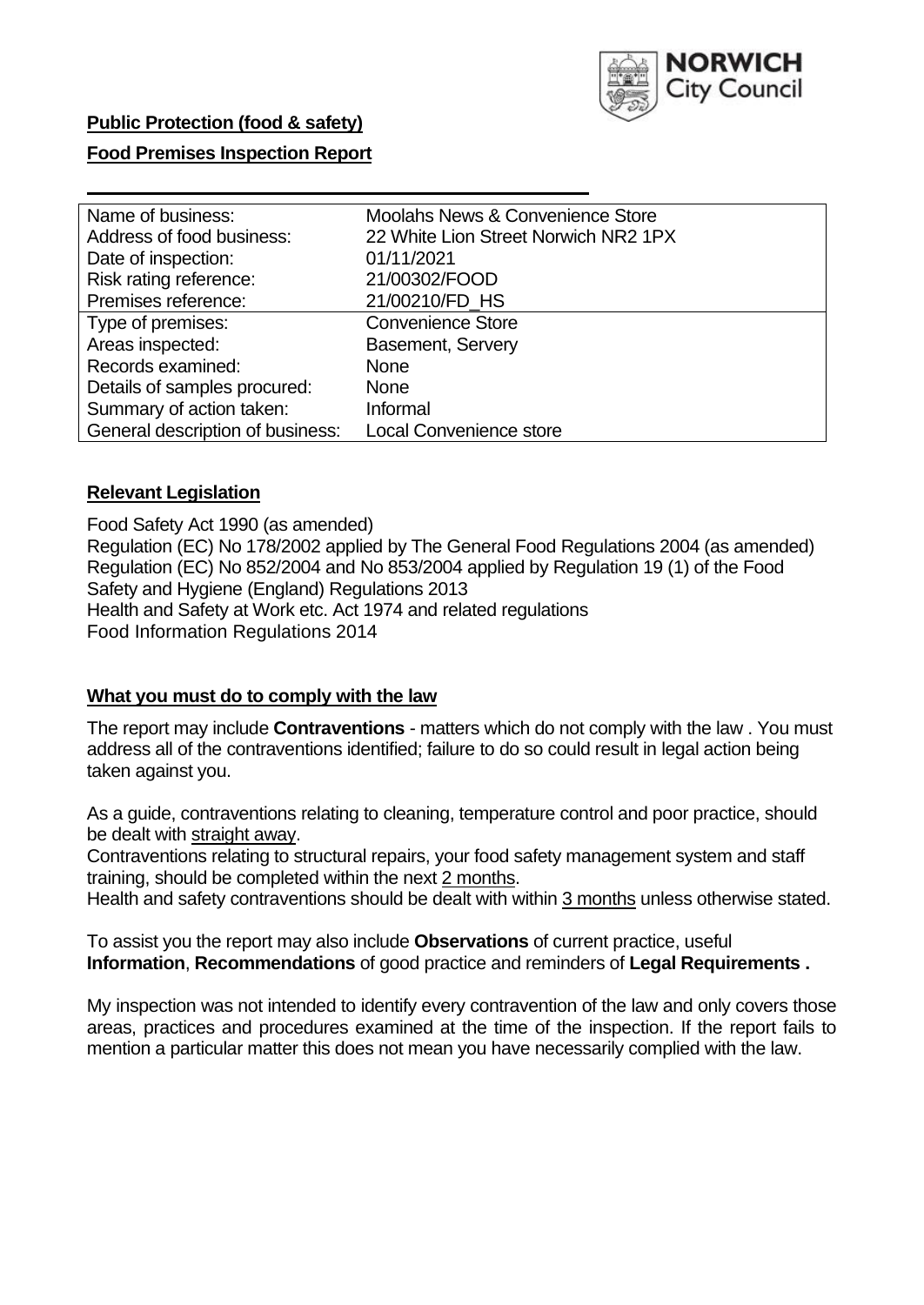# **FOOD SAFETY**

## **How we calculate your Food Hygiene Rating:**

 The food safety section has been divided into the three areas which you are scored against for the hygiene rating: 1. food hygiene and safety procedures, 2. structural requirements and 3. confidence in management/control procedures. Each section begins with a summary of what was observed and the score you have been given. Details of how these scores combine to produce your overall food hygiene rating are shown in the table.

| <b>Compliance Area</b>                     |          |    |           | <b>You Score</b> |                |    |           |    |                |  |  |
|--------------------------------------------|----------|----|-----------|------------------|----------------|----|-----------|----|----------------|--|--|
| Food Hygiene and Safety                    |          |    |           | $\overline{0}$   | 5              | 10 | 15        | 20 | 25             |  |  |
| <b>Structure and Cleaning</b>              |          |    |           | $\Omega$         | 5.             | 10 | 15        | 20 | 25             |  |  |
| Confidence in management & control systems |          |    | $\Omega$  | 5                | 10             | 15 | 20        | 30 |                |  |  |
|                                            |          |    |           |                  |                |    |           |    |                |  |  |
| <b>Your Total score</b>                    | $0 - 15$ | 20 | $25 - 30$ |                  | $35 - 40$      |    | $45 - 50$ |    | > 50           |  |  |
| <b>Your Worst score</b>                    | 5        | 10 | 10        |                  | 15             |    | 20        |    | $\blacksquare$ |  |  |
|                                            |          |    |           |                  |                |    |           |    |                |  |  |
| <b>Your Rating is</b>                      | 5        |    |           | 3                | $\overline{2}$ |    |           |    | $\overline{0}$ |  |  |

Your Food Hygiene Rating is 4 - a good standard



# **1. Food Hygiene and Safety**

 with legal requirements. You have safe food handling practices and procedures and all the Food hygiene standards are high. You demonstrated a very good standard of compliance necessary control measures to prevent cross-contamination are in place. Some minor contraventions require your attention. **(Score 5)** 

# Contamination risks

 **Contravention** The following exposed food to the general risk of physical contamination with dirt or foreign objects:

• food i.e boxes of crisps were being stored on the floor in the storeroom

**Observation** I was pleased to see you were able to demonstrate effective controls to prevent cross-contamination.

#### Hand-washing

**Observation** I was pleased to see handwashing was well managed.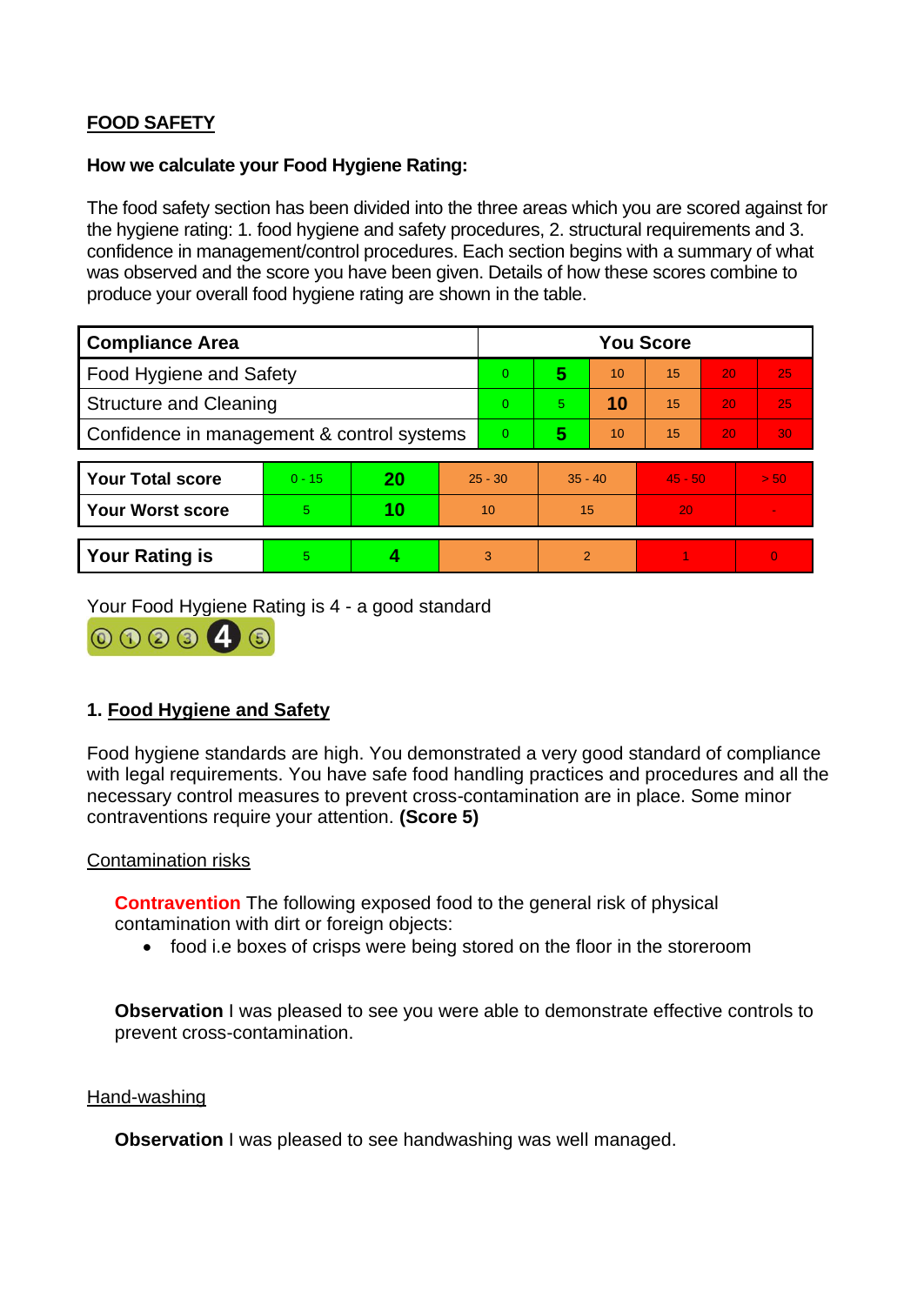## Personal Hygiene

**Observation** I was pleased to see that standards of personal hygiene were high.

# Temperature Control

**Observation** I was pleased to see you were able to limit bacterial growth and/or survival by applying appropriate temperature controls at points critical to food safety and that you were monitoring temperatures.

# **2. Structure and Cleaning**

The structure facilities and standard of cleaning and maintenance are of a generally satisfactory standard but there are some repairs and/or improvements which are required in order for you to comply with the law. Pest control and waste disposal provisions are adequate. The contraventions require your attention; although not critical to food safety they may become so if not addressed. **(Score 10)** 

### Cleaning of Structure

**Contravention** The following items were dirty and require more frequent and thorough cleaning:

• high level cleaning as cobwebs were seen

# Cleaning of Equipment and Food Contact Surfaces

 **Observation** You had dedicated equipment for the preparation of raw and ready-to-eat foods.

#### Cleaning Chemicals / Materials / Equipment and Methods

**Observation** I was pleased to see that the premises was kept clean and that your cleaning materials, methods and equipment were able to minimise the spread of harmful bacteria between surfaces.

#### **Maintenance**

**Contravention** The following had not been suitably maintained and must be repaired or replaced:

- wall surfaces in storeroom
- peeling paper to ceiling in storeroom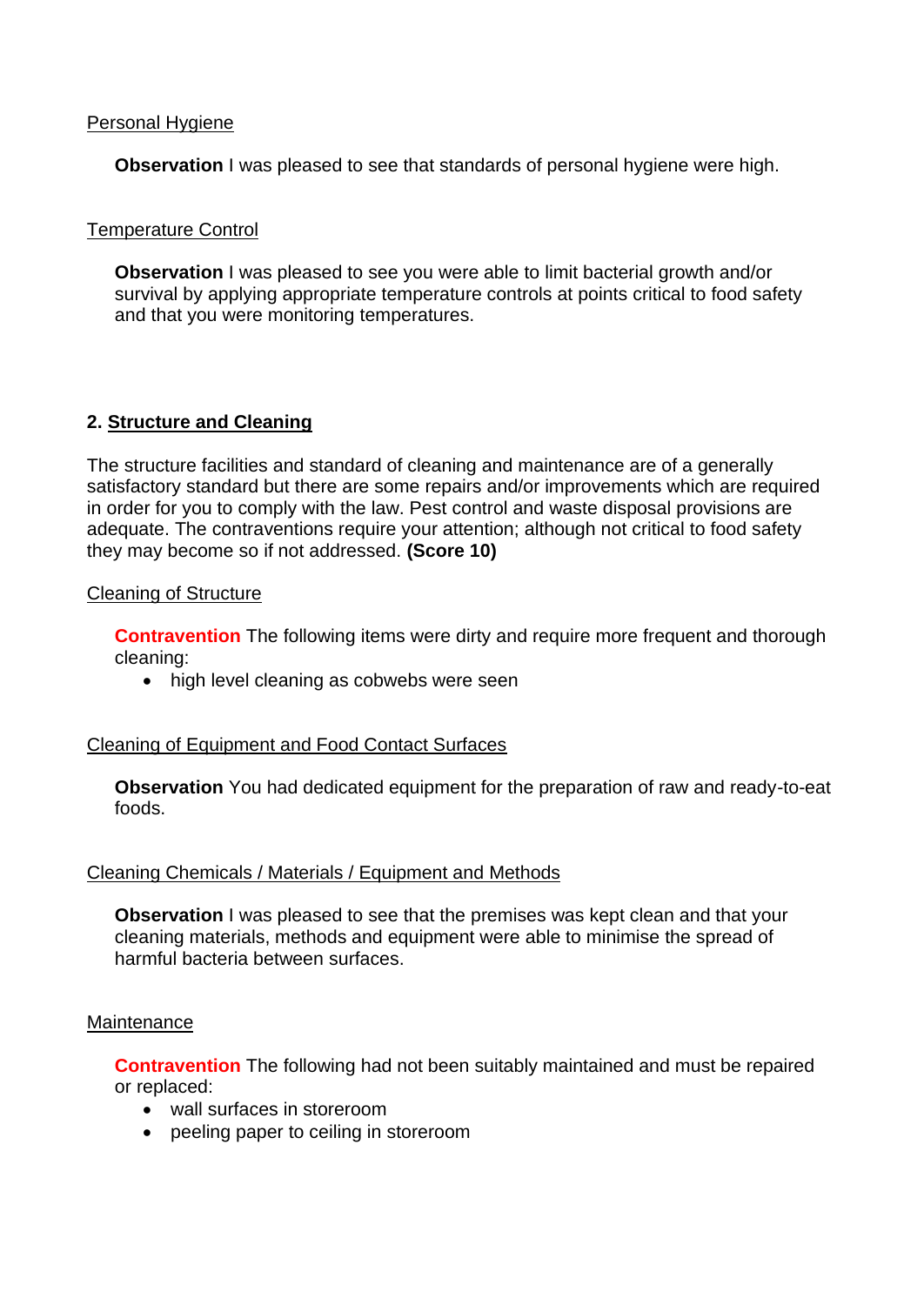# Facilities and Structural provision

**Contravention** The following facilities were inadequate and must be improved:

• the ventilation was inadequate in the downstairs storeroom as the room was damp

## Pest Control

**Observation** I was pleased to see that the premises was proofed against the entry of pests and that pest control procedures were in place.

### **3. Confidence in Management**

A food safety management system is in place and you demonstrate a very good standard of compliance with the law. You have a good track record. There are some minor contraventions which require your attention. **(Score 5)** 

### Type of Food Safety Management System Required

 demonstrate an effective system for managing food safety hazards. **Contravention** Your documented Food Safety Management System or Safer Food Better Business pack was not available for inspection. As a consequence you could not

so your staff can refer to your procedures and so that daily records of checks can be **Contravention** Ensure that your food safety management system is available on site completed.

 pack is available at all times and that staff are made aware of its location **Information** you informed me that your SFBB pack was on site and that your staff were unaware of its location. I returned the next day and viewed your pack.Ensure that your

# **Traceability**

**Observation** Your records were such that food could easily be traced back to its supplier.

#### Waste Food and other Refuse

 **Observation** You had measures in place to dispose of waste food appropriately and were employing the services of an approved waste contractor.

**Training**